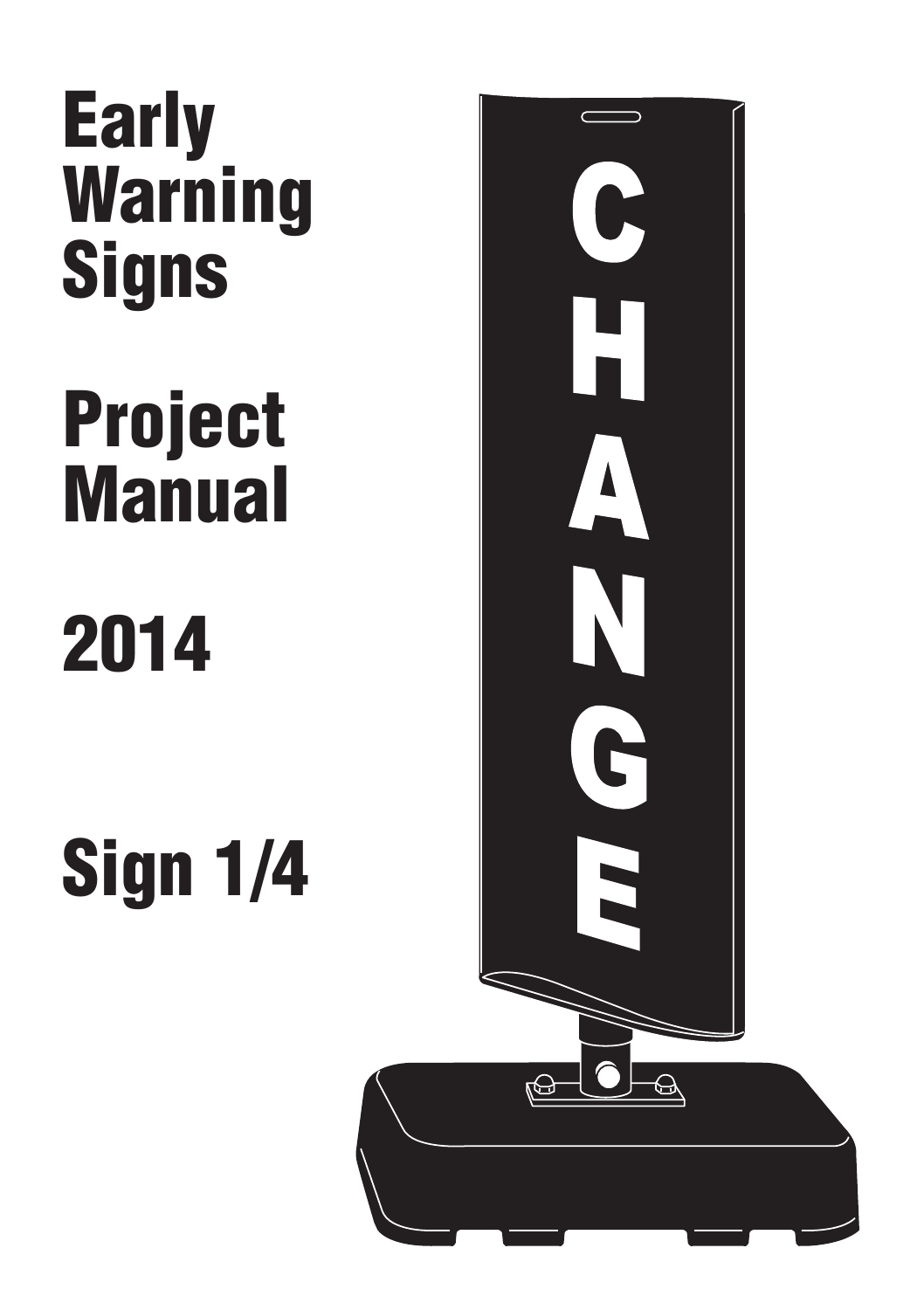# Table of Contents

#### During the Year:

| VI. Maintenance p.8 |  |
|---------------------|--|

#### End of the Year:

| IX. Onward Transport p.9 |  |
|--------------------------|--|

|  |  | X. Specifications  p.10 |  |
|--|--|-------------------------|--|
|--|--|-------------------------|--|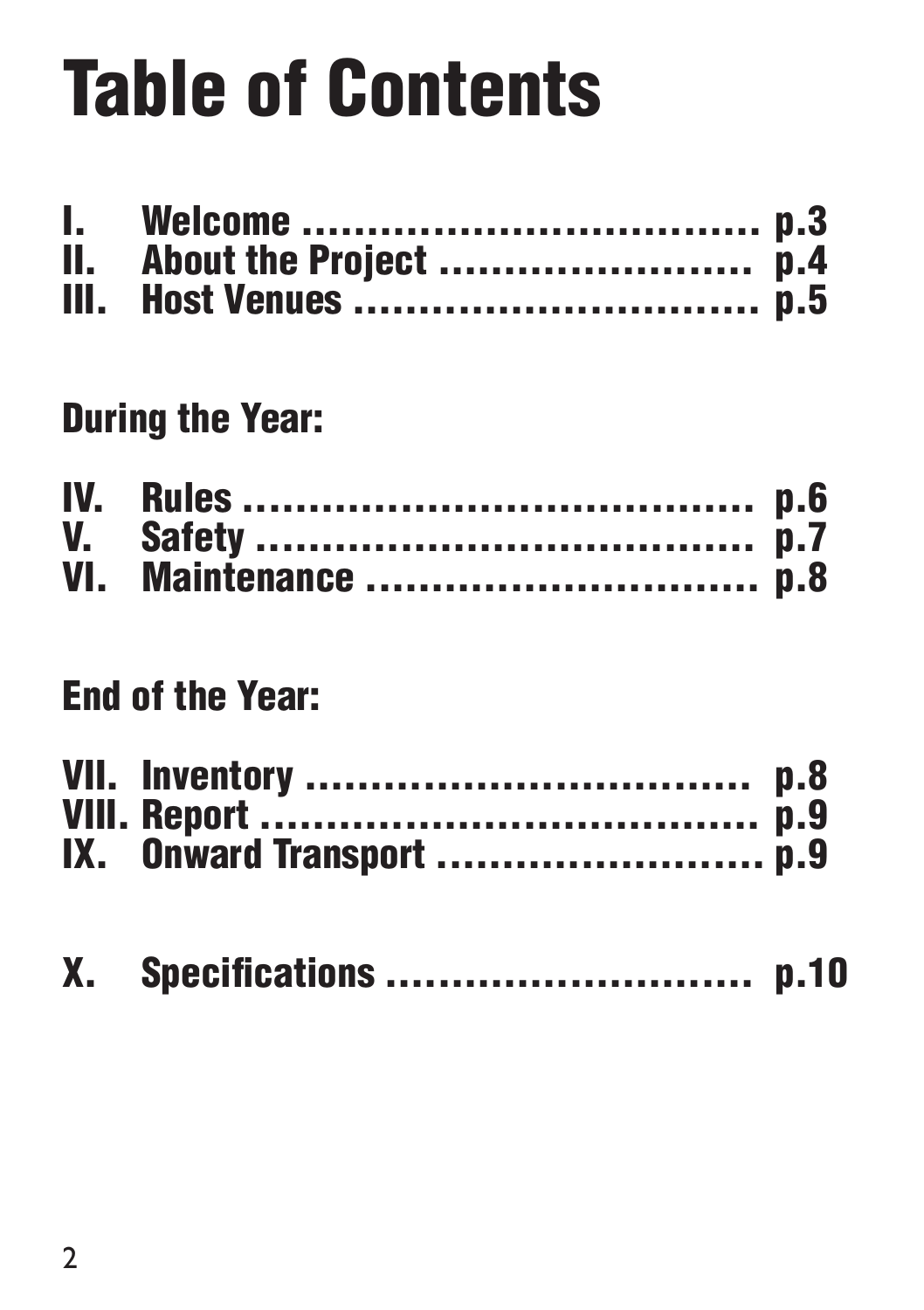## I. Welcome

Thank you to you and Beaconsfield for agreeing to adopt this sign for the whole of 2014, as part of Ellie Harrison's Early Warning Signs project.

This manual should provide all the information you need to know about the project, including your responsibilities as guardian of the sign throughout 2014.

Please ensure that all relevant staff read this manual carefully. If you have any further questions, please contact Ellie Harrison directly or visit the project website:

**125 07929 565 855** 

- $\boxtimes$  ellie $@$ ellieharrison.com
- **E** www.ellieharrison.com/earlywarningsigns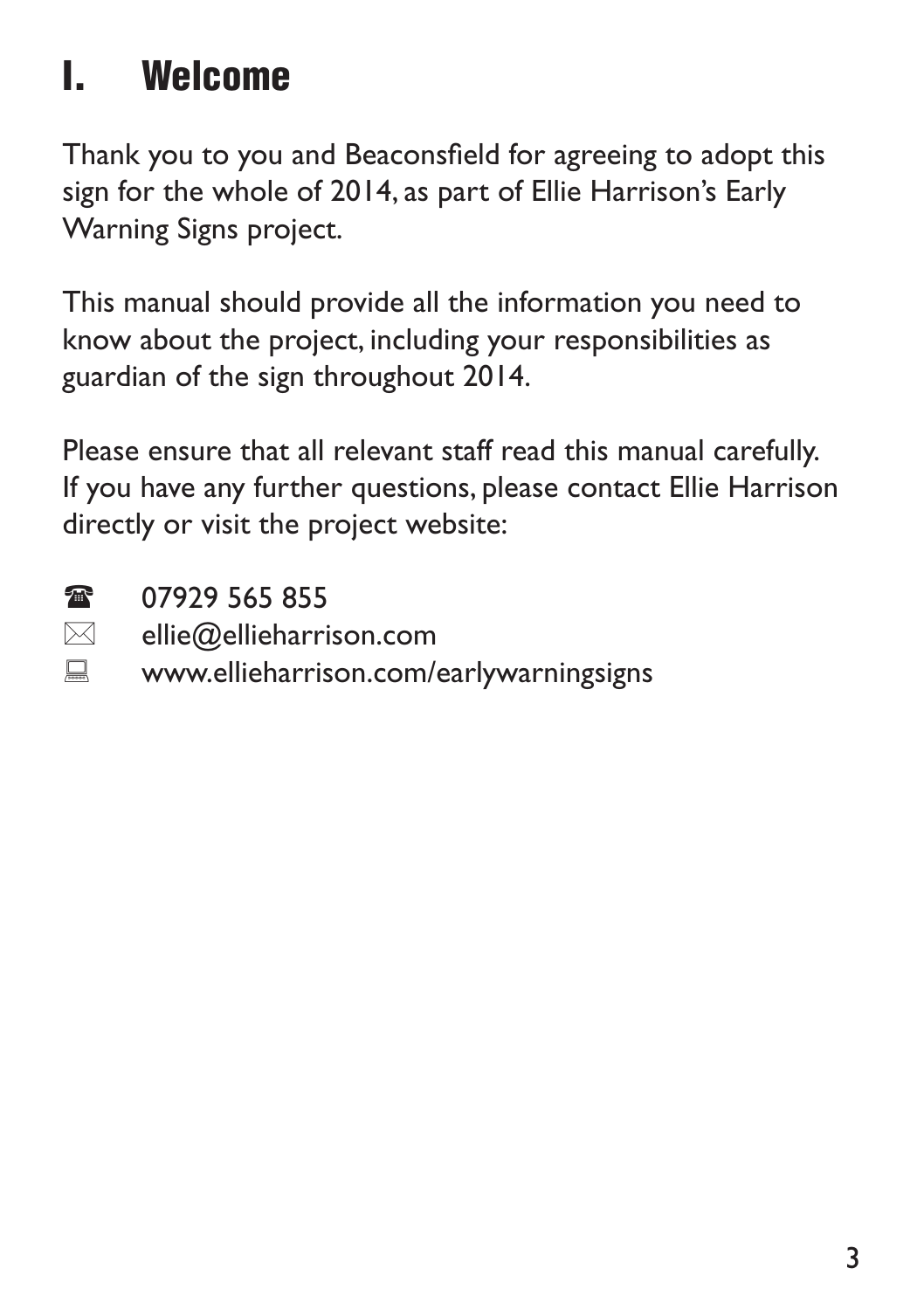#### II. About the Project

The Early Warning Signs project was one of the outcomes of Ellie Harrison's period as artist-in-residence at Two Degrees festival: a week of 'art and activism, climate and cuts', which took place at Artsadmin in London from 12 - 18 June 2011.

A series of four of these signs were produced for the festival and displayed for its duration outside Artsadmin on London's Commercial Street. They aimed to act as beacons for Two Degrees - utilising the brazen marketing techniques of capitalism, not as a tool to sell us more, but as a tool to simply remind us of the consequences of our consumption.

Whilst in residence, Ellie Harrison began to acknowledge the contradiction inherent in producing such material-heavy permanent signs for the sake of a one-week festival, especially one that was meant to be addressing issues of sustainability.

By the end of Two Degrees, it seemed vital for the festival's and the artist's integrity, that the four signs be allowed to continue to promote their cause long into the future.

And so the Early Warning Signs project was born. In the spirit of her new mantra 'reduce, reuse, recycle your art' and in an attempt to address the responsibility the contemporary artist should have to the objects she produces, Ellie Harrison decided to become the facilitator of this lifelong project to continue to tour the four signs to different public locations.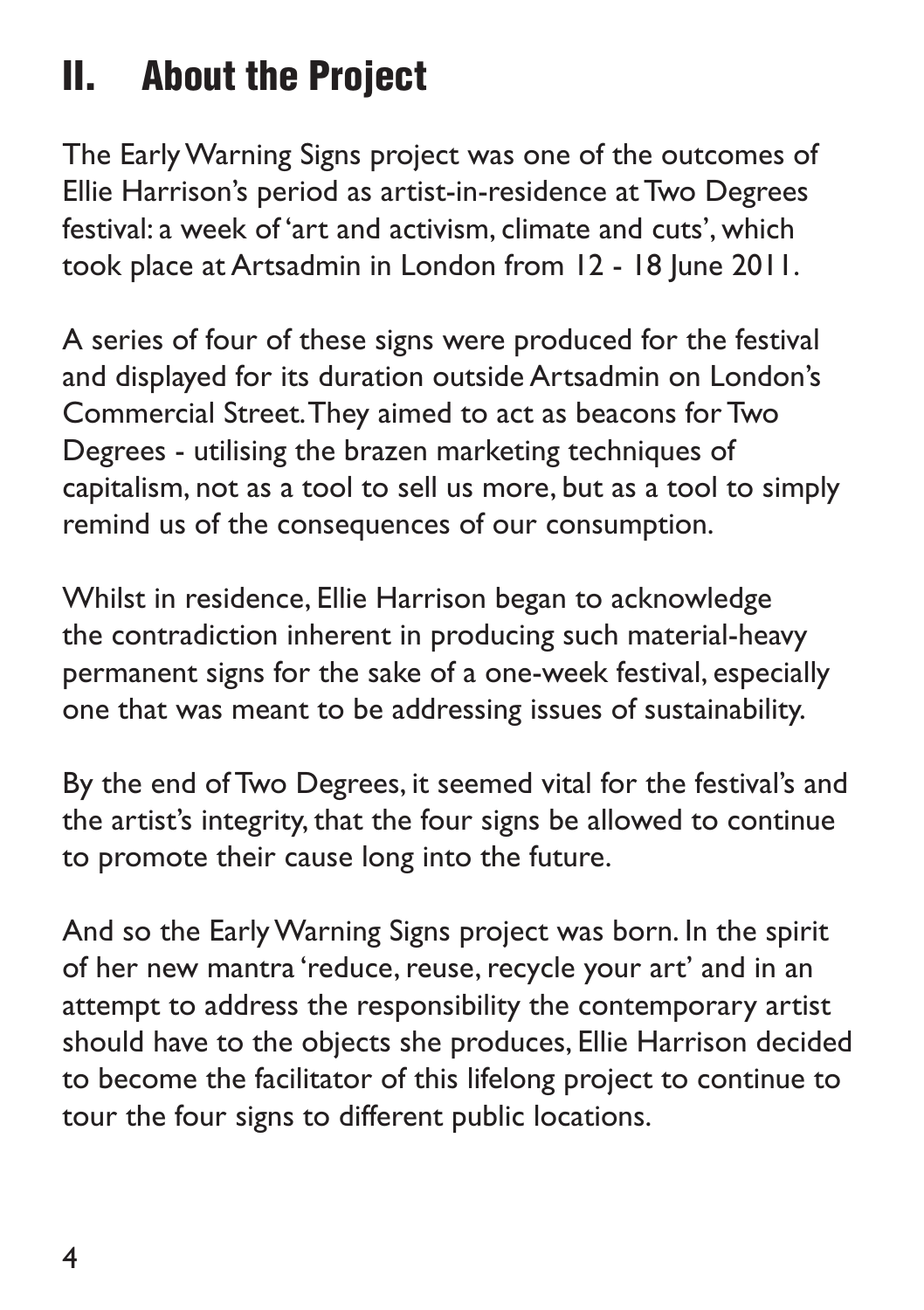#### III. Host Venues

In 2014, the third full year of the Early Warning Signs project, the host venues are:

- Sign 1/4 [yellow on black]: Beaconsfield, 22 Newport Street, London, SE11 6AY
- Sign 2/4 [green on black]: Gallery of Modern Art (GoMA), Royal Exchange Square, Glasgow, G1 3AH
- Sign 3/4 [red on white]: FACT (Foundation for Art & Creative Technology), 88 Wood Street, Liverpool, L1 4DQ
- Sign 4/4 [blue on white]: Aspex Gallery, The Vulcan Building, Gunwharf Quays, Portsmouth, PO1 3BF

The application procedure to find new host venues for 2015 begins in July, with an annual deadline on 31 October. The signs are transported towards the end of December each year so they can take up residence in their new locations each January. (For further information about onward transportation, please see p.9-10).

Any enquires about how to apply to become a host venue in 2015 should be directed to the project website:

**WWW.ellieharrison.com/earlywarningsigns**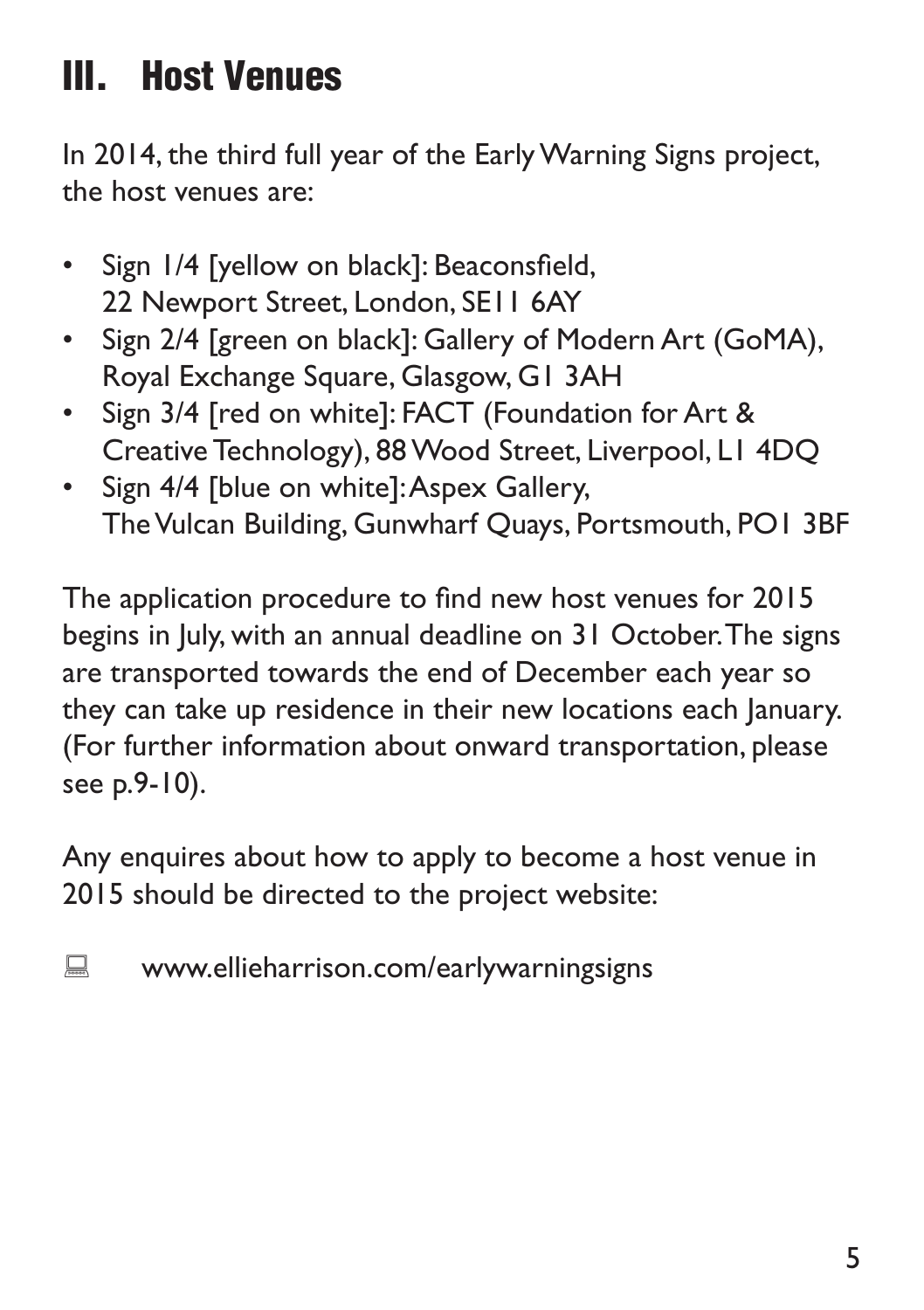## IV. Rules

In accepting the guardianship of this sign in 2014, Beaconsfield have agreed to adhere to the following conditions:

- 1. The sign must be publicly displayed for the whole of 2014 in the agreed location: in the entrance yard outside the front of the building on Newport Street.
- 2. The sign must be put out on display during all days / hours that Beaconsfield is open to the public, except in very high winds (for further safety information please see p.7). This should be a minimum of Wednesday - Friday, 11:00 - 17:00.
- 3. Beaconsfield staff must take responsibility for the sign's safety, stability and security during this time. This includes:
- Preventing theft by ensuring it is appropriately secured using the chain and padlock provided.
- • Ensuring that it does not pose a risk to visitors and passersby either as a trip hazard or by spinning too fast in high winds (for further safety information please see p.7).
- 4. Beaconsfield staff must read this manual carefully and ensure that appropriate information about the project is available to visitors and passersby. It is also encouraged that host venues consider programming talks and events relating to the issues addressed by the Early Warning Signs project during the year.
- 5. At the end of the year, Beaconsfield is responsible for replacing any lost or damaged parts, paying for the onward transportation of the sign to its next host venue and submitting a short report to Ellie Harrison. (For further information about the end of the year procedure, please see p.8-10).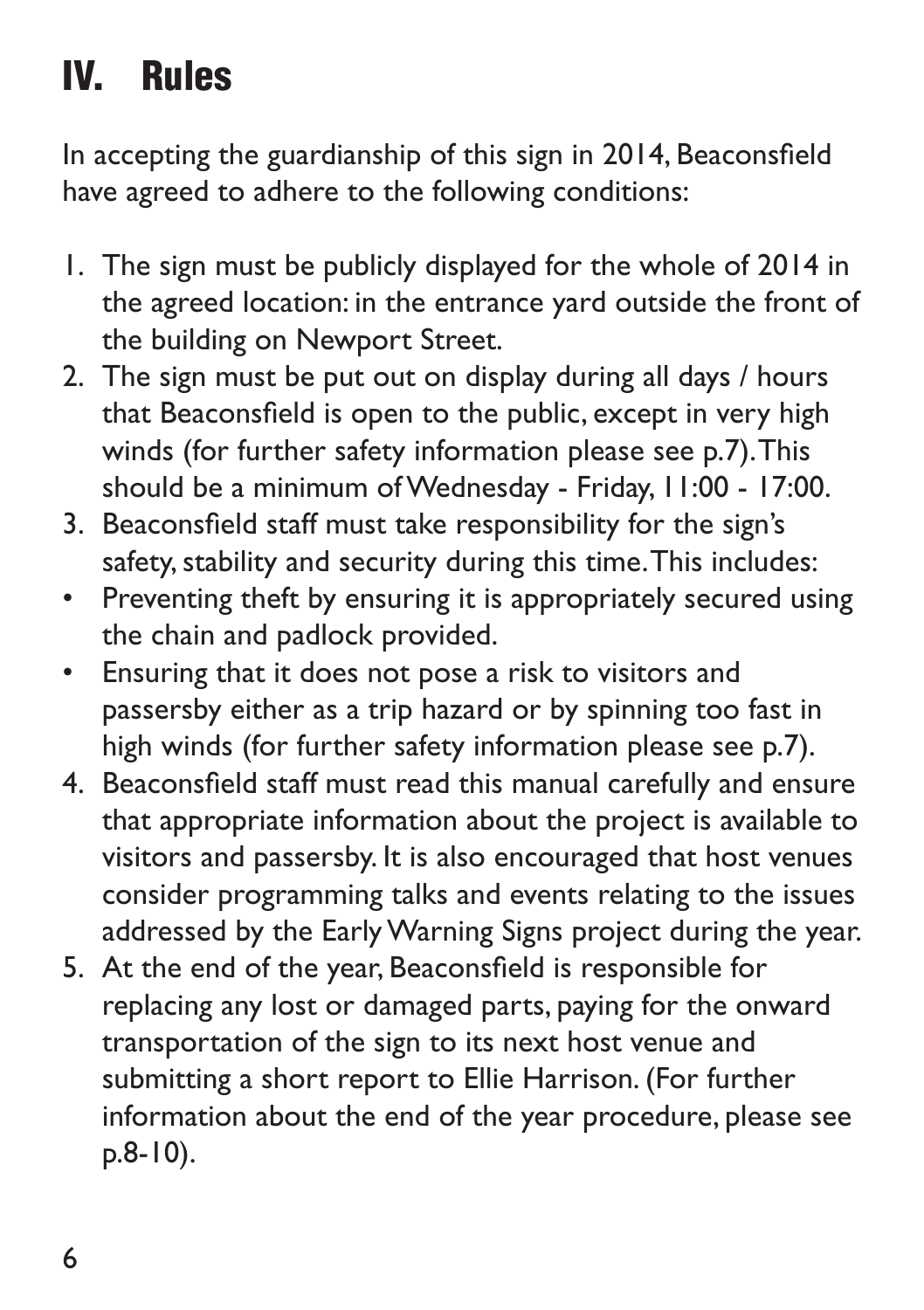## V. Safety

It is vitally important that Beaconsfield staff remain aware of the sign's presence on the street outside the venue and monitor it closely in response to changing wind speeds.

As wind speeds increase, the sign may begin to pose a risk to visitors and passersby unless its spinning speed is correctly controlled using the speed limiting bolt fitted (see fig.1).

It is the responsibility of Beaconsfield staff to tighten and loosen this bolt in response to changing weather:

- On calm days the bolt can be fully loosened to allow for gentle spinning in little or no wind.
- On windier days the bolt should be tightened to restrict the spinning speed.
- In very high winds the sign should not be put out on display.

Allowing the sign to spin too fast will also cause premature wear of its shaft and bearings.

Ellie Harrison cannot be held responsible for damage or injury caused by the sign if these instructions are not adhered to.

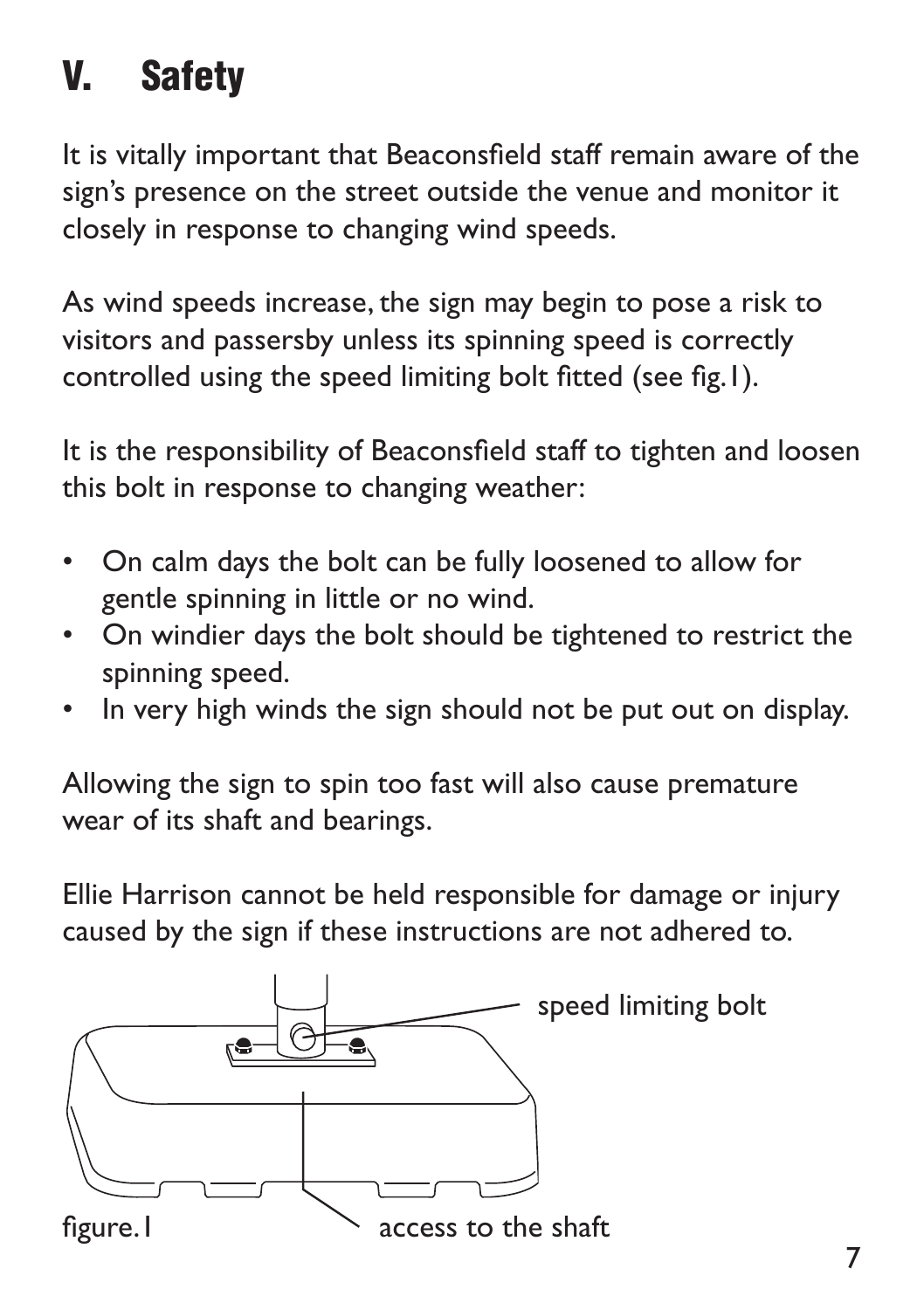### VI. Maintenance

As well as monitoring the sign's spinning speed, Beaconsfield staff are also responsible for some basic monthly maintenance of the its shaft and bearings to ensure its long life:

- Check the underside sign's shaft (see fig.1 on p.7) and use a 4 mm allen key to tighten the central nut if it has loosened.
- Use a lubricating spray (such as WD-40) to keep this area well lubricated in order to prevent wear on the bearings.

#### VII. Inventory

The sign should have been delivered to Beaconsfield with the items detailed below. At the end of the year, Beaconsfield staff must check this inventory and replace any missing or damaged parts. This should be coordinated with the help of Ellie Harrison towards the end of 2014.

- I x metal sign (packaged in large cardboard box / bubble wrap)
- $\cdot$  1 x base for sign (unpackaged)
- 2 x bolts, nuts, black plastic nut covers, square washers (used to attach sign to base)
- $\cdot$  | x padlock + keys
- I x chain (used to secure sign when on display)

Packaging:

• 1 x large cardboard box / bubble wrap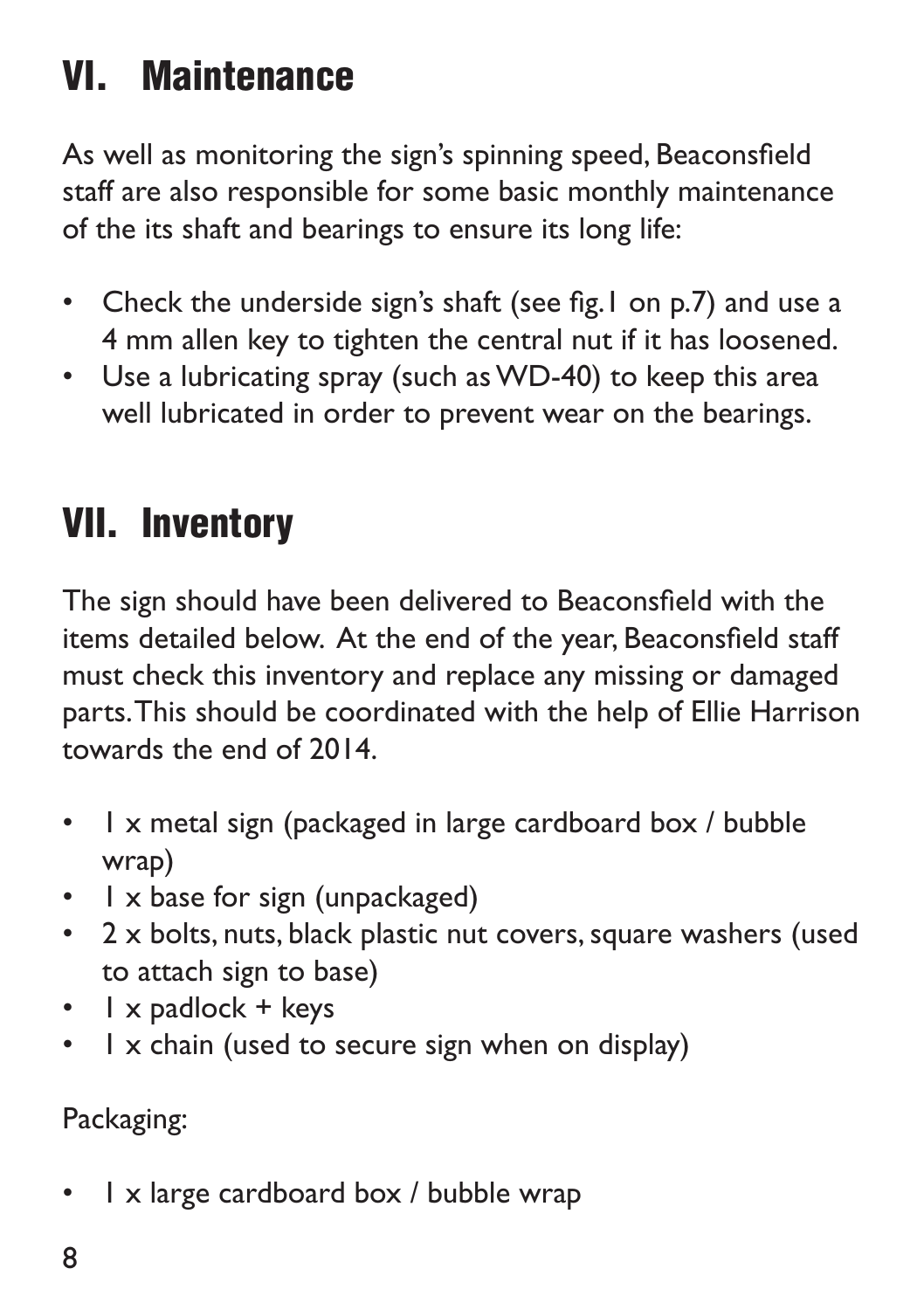### VIII. Report

All host venues participating in the Early Warning Signs project are asked to produce a short report (including images, quotes etc.) to summarise the experience of looking after the sign in 2014.

This can include the positive and / or negative responses of passersby, gallery visitors and staff to the sign's presence or to the responsibilty that it has entailed over the course of the year. Staff may use the notes section on p.11 to begin collating information for this report.

Reports should be submitted to Ellie Harrison via email towards the end of 2014, ready to be published on the Early Warning Signs website early in 2015. The archive of reports will expand over the lifetime of the project - tracking each of the sign's movements around the country and offering an insight into developing attitudes towards climate change.

#### IX. Onward Transport

The final responsibility of the host venue at the end of the year, is to ensure the safe onward transportation of the sign to its next host venue, so that the lifelong tour can continue.

This should be coordinated with the help of Ellie Harrison towards the end of 2014. (For further information about preparing the sign for onward transportation, please see p.10).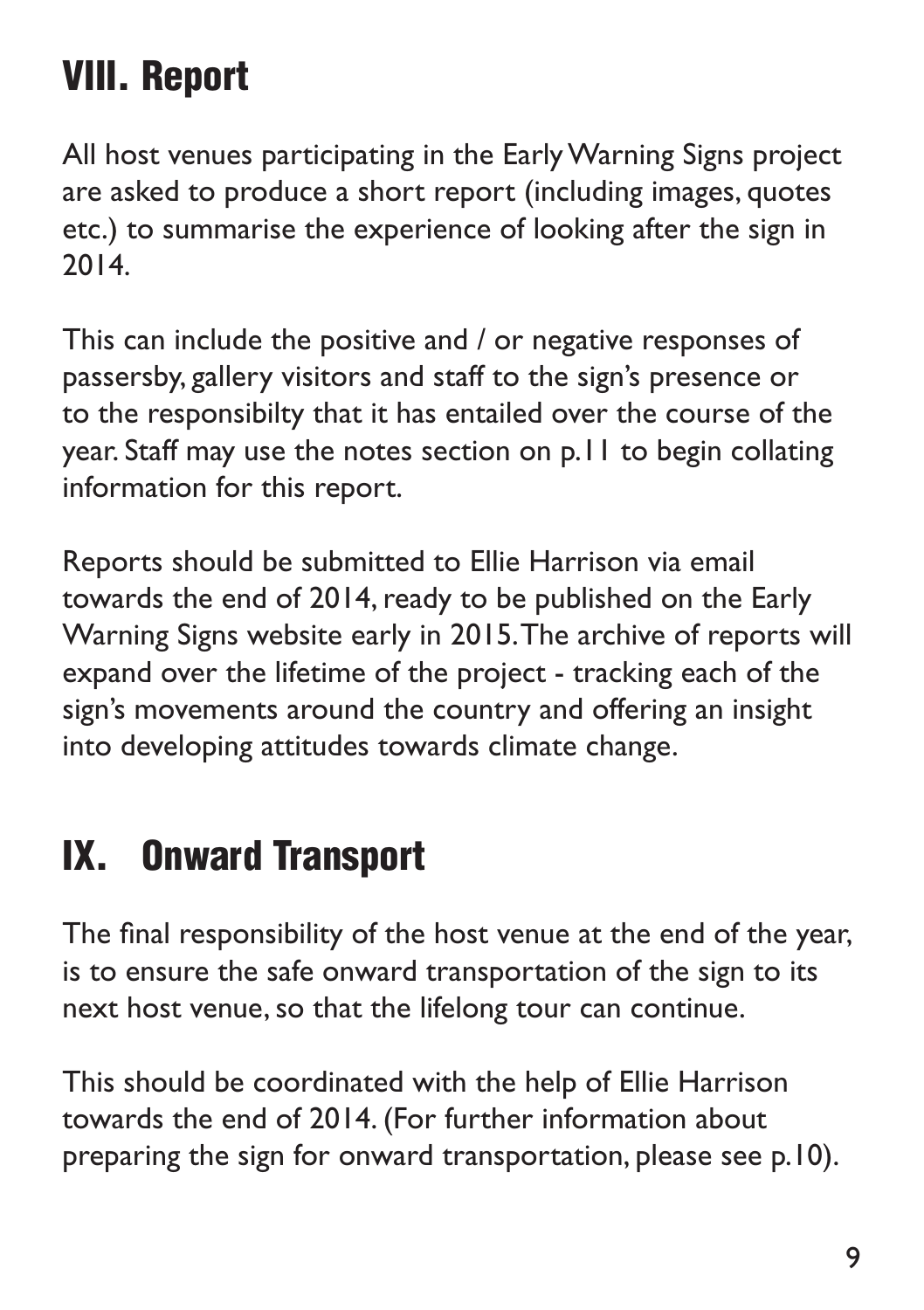## X. Specifications

The four signs were originally manufactured by the UK-based company Rotosigns. They can also be contacted directly for advice or spare parts:

 $\circledR$  01902 404 008

- $\boxtimes$  sales@rotosigns.com
- **WWW.rotosigns.com**

The signs are the 'Maximet' model:

- Total weight: 25kg
- Total Dimensions:  $1155 \times 495 \times 495$  mm

At the end of the year, the sign should be disassembled for onward transportation. This is done by removing the two main bolts which attach the sign to the base using an adjustable spanner of ratchet.

The metal sign part and all the additional smaller items (listed in the inventory on p.8) should be wrapped and packaged in the large cardboard box provided. The base does not need to be wrapped or packaged. Please use the specifications below to get quotes for onward transportation if necessary:

- Base (not boxed):  $495 \times 495 \times 100$  mm (approx  $15kg$ )
- Sign (boxed):  $460 \times 1320 \times 110$  mm (approx  $10$ kg)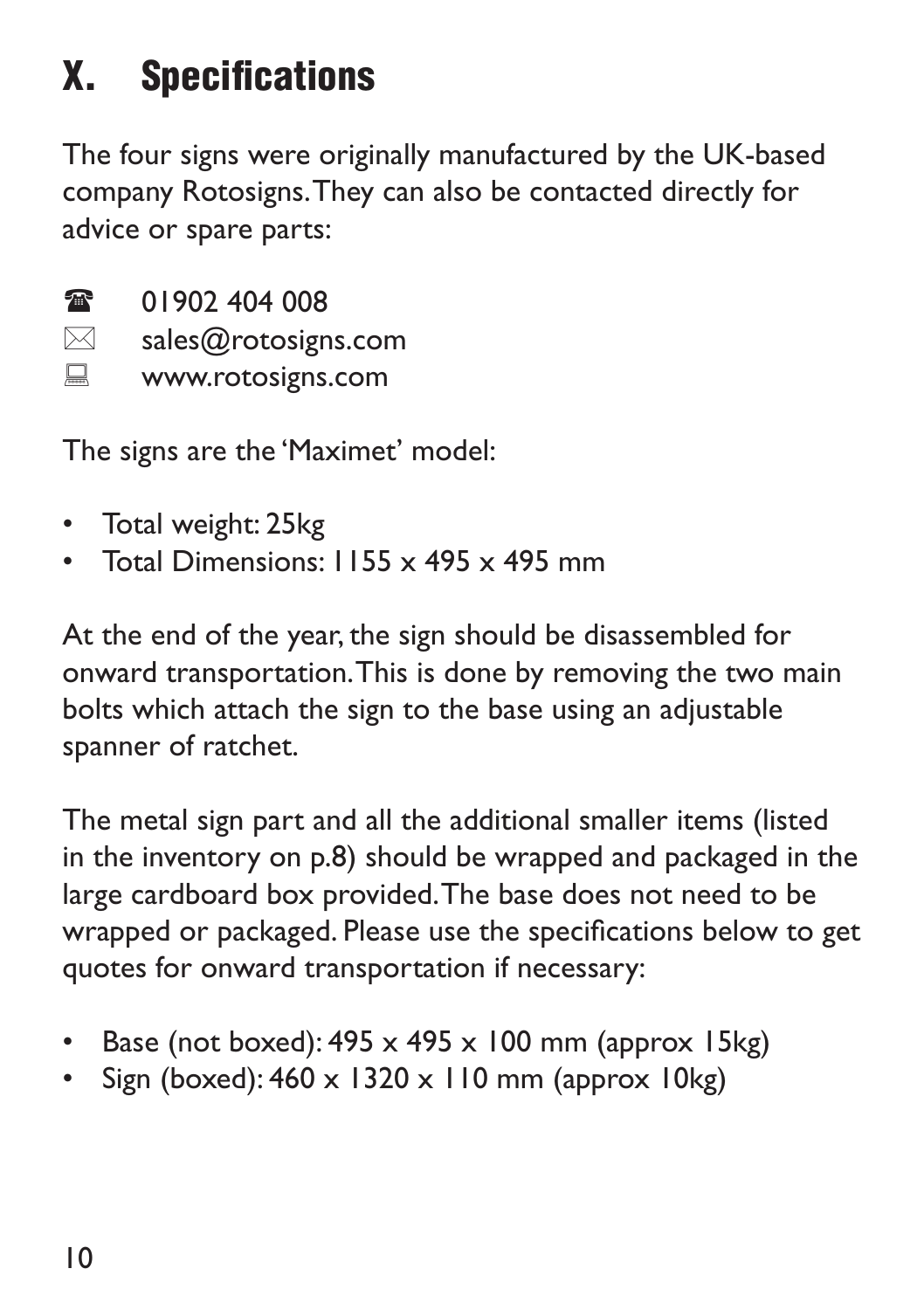#### Notes:

Early Warning Signs Project Manual First published in 2012